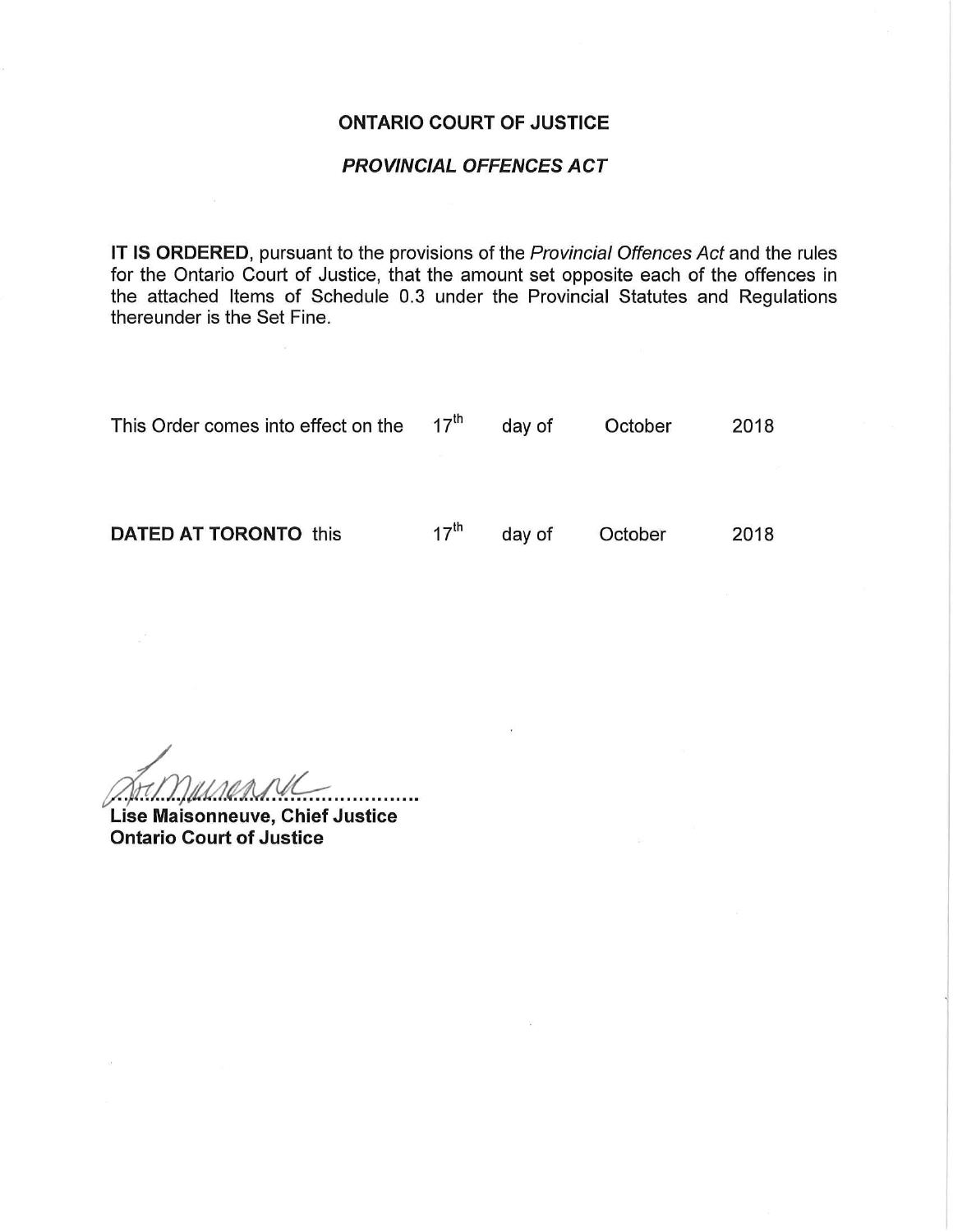## Ontario Court of Justice October 17, 2018

## SCHEDULE 0.3

# Cannabis Act, 2017

| Item | <b>Offence</b>                                                           | <b>Section</b> | <b>Set Fine</b> |
|------|--------------------------------------------------------------------------|----------------|-----------------|
| 1.   | Sell cannabis to person who appears to be<br>under 25 years              | 7(2)           | \$400           |
| 2.   | Deliver purchased cannabis to person who<br>appears to be under 25 years | 7(2)           | \$400           |
| 3.   | Present identification not lawfully issued to<br>holder                  | 7(4)           | \$150           |
| 4.   | Knowingly sell cannabis to intoxicated person                            | 8              | \$400           |
| 5.   | Knowingly distribute cannabis to intoxicated<br>person                   | 8              | \$400           |
| 6.   | Knowingly sell cannabis to apparently<br>intoxicated person              | 8              | \$400           |
| 7.   | Knowingly distribute cannabis to apparently<br>intoxicated person        | 8              | \$400           |
| 8.   | Unlawful purchase of cannabis                                            | 9              | \$150           |
| 9.   | Person under 19 years - possess cannabis                                 | 10(1)          | \$100           |
| 10.  | Person under 19 years - consume cannabis                                 | 10(1)          | \$100           |
| 11.  | Person under 19 years - attempt to<br>purchase cannabis                  | 10(1)          | \$100           |
| 12.  | Person under 19 years - purchase cannabis                                | 10(1)          | \$100           |
| 13.  | Person under 19 years - distribute cannabis                              | 10(1)          | \$100           |
| 14.  | Person under 19 years - cultivate cannabis                               | 10(2)          | \$100           |
| 15.  | Person under 19 years - propagate<br>cannabis                            | 10(2)          | \$100           |
| 16.  | Person under 19 years - harvest cannabis                                 | 10(2)          | \$100           |
| 17.  | Person under 19 years - offer to cultivate<br>cannabis                   | 10(2)          | \$100           |
| 18.  | Person under 19 years - offer to propagate<br>cannabis                   | 10(2)          | \$100           |
| 19.  | Person under 19 years - offer to harvest<br>cannabis                     | 10(2)          | \$100           |
| 20.  | Drive vehicle or boat with cannabis in open<br>original packaging        | 12(1)          | \$175           |
| 21.  | Have care or control of vehicle or boat with                             | 12(1)          | \$175           |